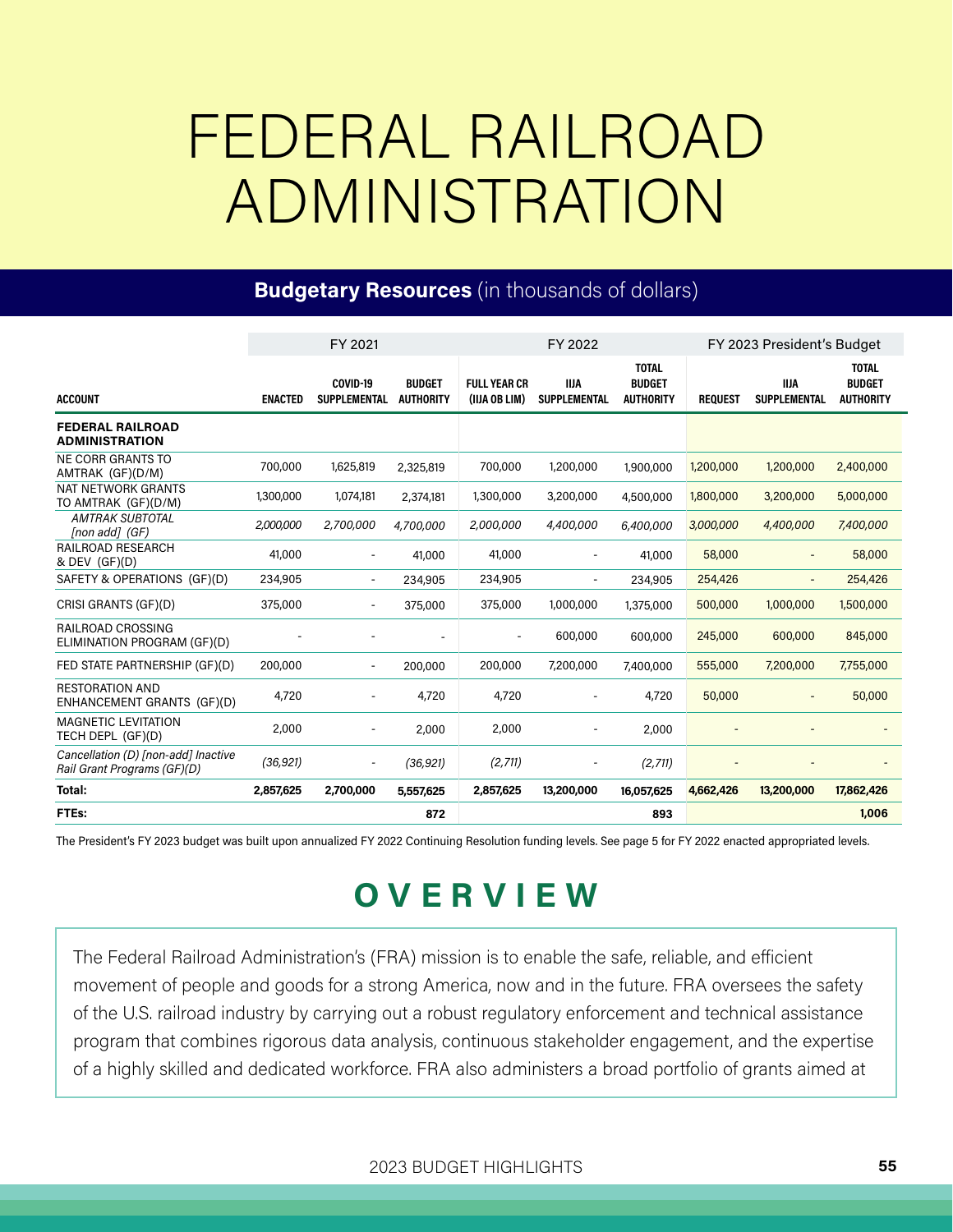improving safety and the condition of the Nation's rail infrastructure, while enhancing the operating performance of both intercity passenger and freight rail service These investments enable the introduction of new and upgraded intercity passenger rail corridors that help to connect communities, combat climate change, and grow America's economy and job opportunities FRA's railroad safety and investment programs are supported by cutting edge research and development, through which FRA advances technology innovations and new practices to improve rail safety and efficiency

#### HIGHLIGHTS OF THE FY 2023

# PRESIDENT 'S BUDGET

The FY 2023 President's Budget includes **\$4.7 billion** for FRA. This funding builds on the Bipartisan Infrastructure Law (BIL)—which included \$13.2 billion in supplemental advance appropriations each year for FRA's grant programs from FY 2022 to FY 2026—and will support FRA's five key BIL investment goals:

- 1 Modernize the Northeast Corridor;
- 2. Bring world-class passenger rail service to other regions across the country;
- 3. Renew Amtrak's fleet & facilities and deliver high-quality intercity passenger rail;
- 4. Grow a safer, cleaner, more equitable rail system; and
- 5. Build the foundation for a long-term rail program.

The BIL makes the largest investment in passenger rail since the creation of Amtrak. U.S. passenger rail lags behind the rest of the world in reliability, speed, and coverage The legislation positions rail to play a central role in our transportation and economic future, and the FY 2023 Budget includes \$17.9 billion to continue eliminating the Amtrak maintenance backlog, modernize the Northeast Corridor, and bring world-class rail service to areas outside the northeast and mid-Atlantic. This investment will create safe, efficient, and climatefriendly alternatives for moving people and freight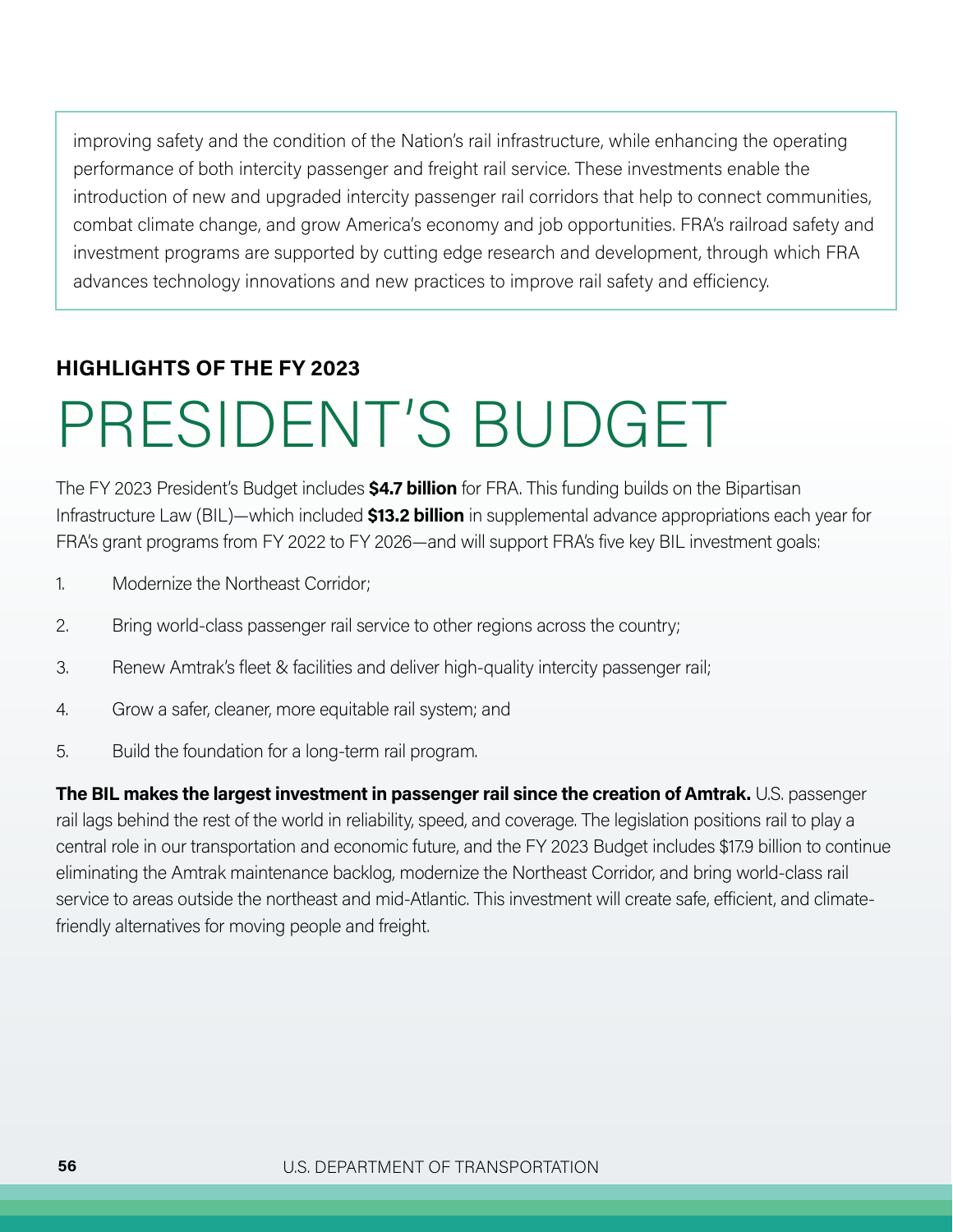## KEY COMPONENTS OF THE REQUEST

**•** Amtrak: \$3 billion is requested for Amtrak's base operating, capital, and debt service requirements, including \$1.2 billion for the Northeast Corridor (NEC) and \$1.8 billion for the National Network In addition, Amtrak will receive **\$4.4 billion** in BIL supplemental advance appropriations in FY 2023 The supplemental funding Amtrak receives through both its direct appropriation and potentially through competitive grant programs is intended to help reverse decades of underinvestment in intercity passenger rail and address many of the major state of good repair backlog projects that have accumulated across the network However, robust annual funding is also required to ensure that Amtrak can deliver the high-quality service that the country deserves and to ensure that no further assets slip into disrepair. The FY 2023 President's Budget also includes \$655 million in COVID relief for Amtrak and its State partners to offset continued revenue shortfalls due to the pandemic

**•** Federal-State Partnership for Intercity Passenger Rail (Partnership): \$555 million is requested for FRA's primary intercity passenger rail expansion and improvement program BIL supplemental advance appropriations will provide an additional \$7.2 billion in funding for FY 2023. This program will play a key role in providing more rail options for the traveling

public, advancing safety, economic, equity, and climate goals Investment decisions for projects located both on the NEC and on corridors across the country will be driven by new, statutorily required planning processes that are due to be completed in FY 2023. Partnership funding will advance additional capital renewal and improvement projects on the NEC, enhance existing services on the National Network, restore or introduce new corridor services, and prepare a long-term pipeline of projects through sound planning, environmental, and engineering work

**•** Consolidated Rail Infrastructure and Safety Improvements (CRISI): \$500 million

is requested for CRISI in addition to the \$1 **billion** in supplemental advance appropriations provided by BIL for FY 2023 This program supports a wide range of freight and intercity passenger rail projects that further the Department's safety, economic, equity, and climate goals. CRISI can promote the values of the Justice40 initiative, and as such, the FY 2023 President's Budget proposes to dedicate at least \$200 million in CRISI funds to rail line relocations and other projects to mitigate the detrimental safety and quality of life effects rail transportation can have on underserved or disadvantaged communities The President's Budget also dedicates \$10 million for new workforce development initiatives, including the establishment of a National Railroad Institute to develop and conduct training and education programs for both public- and private-sector railroad industry employees